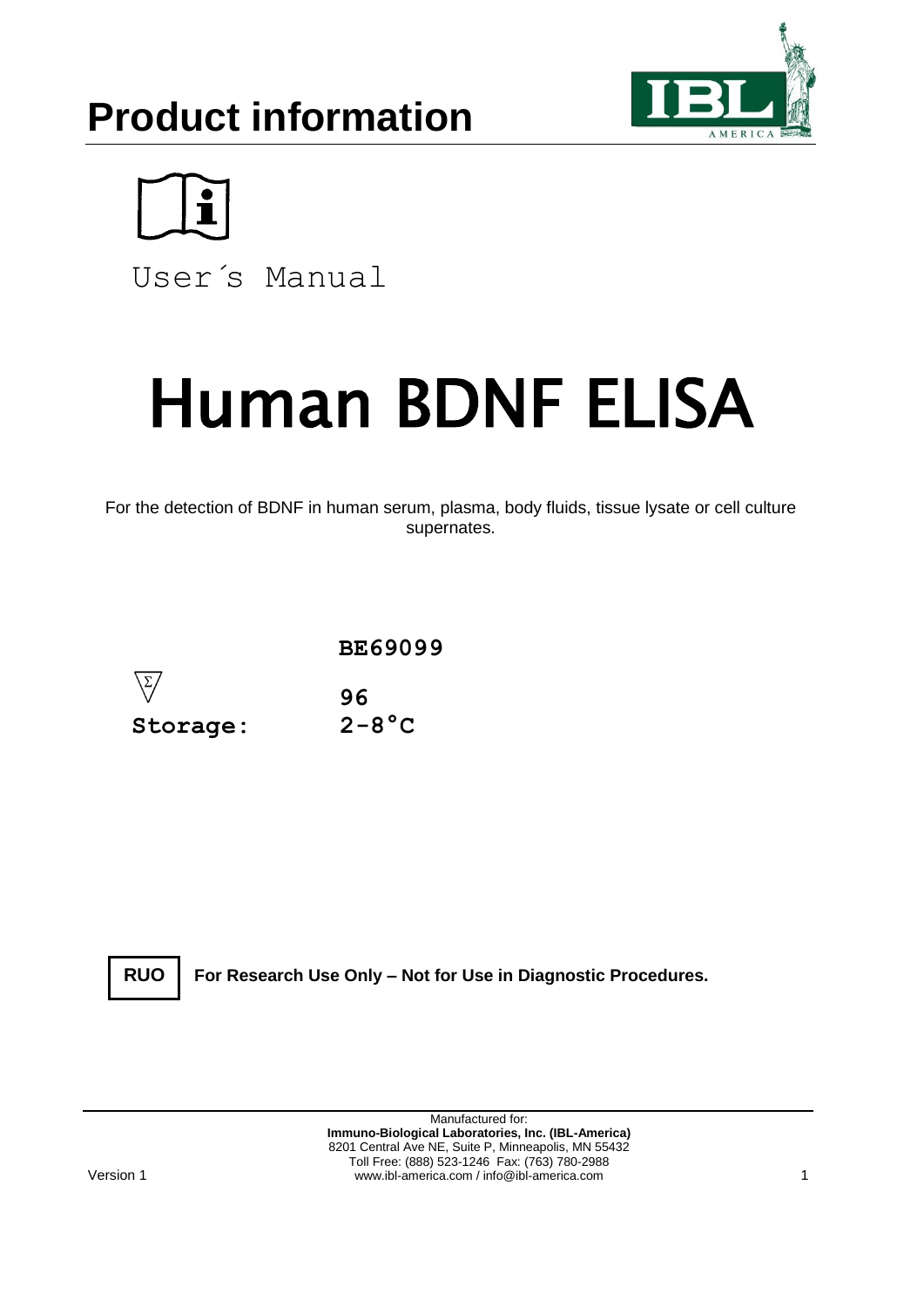# **1 INTRODUCTION**

# **1.1 Intended Use**

The IBL-America BDNF ELISA has been designed for the detection of BDNF in human serum, plasma, body fluids, tissue lysate or cell culture supernates. For research use only, not for use in diagnostic procedures.

# **1.2 Background**

Brain-derived neurotrophic factor, also known as BDNF, is a prosurvival factor induced by cortical neurons that is necessary for survival of striatal neurons in the brain. BDNF is a member of the "neurotrophin" family of growth factors, which are related to the NGF. It acts on certain neurons of the central nervous system and the peripheral nervous system, helping to support the survival of existing neurons, and encourage the growth and differentiation of new neurons and synapses. In the brain, it is active in the hippocampus, cortex, and basal forebrain—areas vital to learning, memory, and higher thinking. Post mortem analysis has shown lowered levels of BDNF in the brain tissues of people with Alzheimer's disease.

# **2 PRINCIPLE OF THE TEST**

This kit is based on a sandwich enzyme-linked immuno-sorbent assay technology. An analyte-specific polyclonal antibody is pre-coated onto 96-well plates. The biotin conjugated second antibody is used as detection antibody. The standards, test samples, and biotin conjugated detection antibody are added to the wells subsequently. After incubation period, the plate is washed. Avidin-Biotin-Peroxidase Complex is added and incubated. After washing with wash buffer the TMB substrate is added to visualize HRP enzymatic reaction. TMB is catalyzed by HRP to produce a blue color product that changes into yellow after adding acidic stop solution. The optical density of the yellow color is proportional to the analyte captured in plate. Read the O.D. absorbance at 450nm in a microtiterplate reader, and calculate the concentration of the analyte in the sample by taking into consideration the dilution factor of the sample.

# **3 WARNINGS AND PRECAUTIONS**

- 1. This kit is for research use only, not for use in diagnostic procedures.
- 2. Before the experiment, centrifuge each kit component for several minutes to bring down all reagents to the bottom of tubes.
- 3. It is recommended to measure each standard and sample in duplicate.
- 4. Do NOT let the plate completely dry at any time! Since the dry condition can inactivate the biological material on the plate.
- 5. Do not reuse pipette tips and tubes to avoid cross contamination.
- 6. Do not use the expired components or the components from different lot numbers.<br>7. To avoid the marginal effect of plate incubation for temperature differences (the n
- 7. To avoid the marginal effect of plate incubation for temperature differences (the marginal wells always get stronger reaction), it is recommended to equilibrate the ABC working solution and TMB substrate for at least 30 min at 37°C before adding to wells.
- 8. The TMB substrate (Kit Component 8) is colorless and transparent before use. If not, please contact us for replacement.

# **4 REAGENTS**

## **4.1 Reagents provided**

- 1. One 96-well microtiterplate pre-coated with anti-human BDNF antibody
- 2. Lyophilized human BDNF standards: 2 tubes (10 ng/ tube)
- 
- 3. Sample / Standard diluent buffer: 30 ml 4. Biotin conjugated anti-human BDNF antibody (Concentrated): 130 μl. Dilution: 1:100
- 5. Antibody diluent buffer: 12 ml
- 6. Avidin-Biotin-Peroxidase Complex (ABC) (Concentrated): 130 μl. Dilution: 1:100
- 7. ABC diluent buffer: 12 ml
- 
- 8. TMB substrate: 10 ml<br>9. Stop solution: 10 ml Stop solution: 10 ml
- 10. Wash buffer (25X): 30 ml

## **Note: Reconstitute standards and test samples with kit component 3.**

## **4.2 Materials required but not provided**

- 1. 37°C incubator
- 2. Microtiterplate reader (wavelength: 450nm)
- 3. Precise pipette and disposable pipette tips
- 4. Automated plate washer
- 5. ELISA shaker
- 6. 1.5 ml Eppendorf tubes
- 7. Plate cover
- 8. Absorbent filter papers
- 9. Plastic or glass container with volume of above 1 L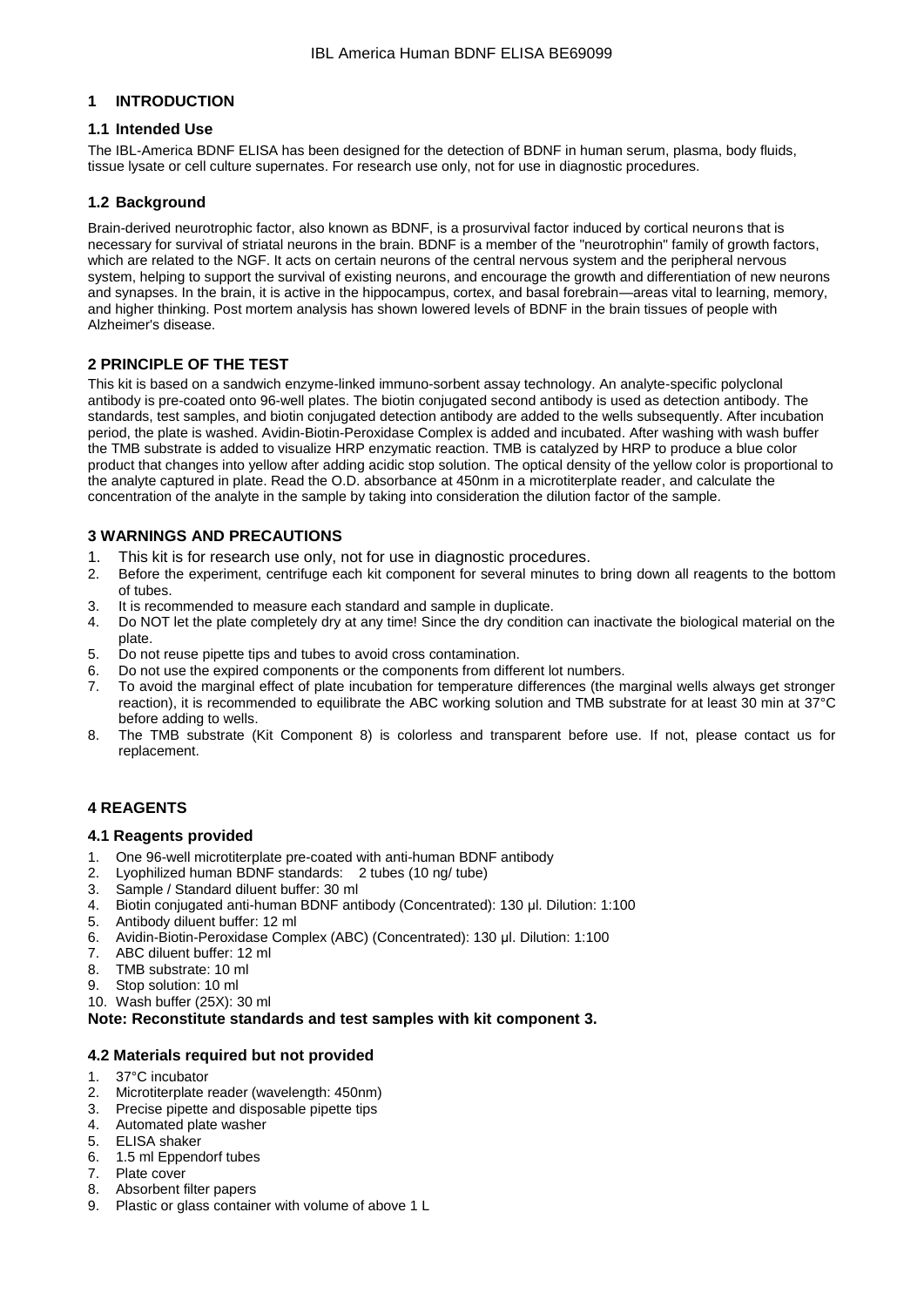# **4.3 Storage Conditions / Expiration**

Store at 4°C for 6 months, or at -20°C for 12 months.

# **4.4 Preparation of sample and reagents**

#### **1. Sample**

Isolate the test samples soon after collecting, then, analyze immediately (within 2 hours). Or aliquot and store at -20°C for long term. Avoid multiple freeze-thaw cycles.

 **Body fluids, tissue lysates and cell culture supernatants:** Centrifuge to remove precipitate, analyze immediately or aliquot and store at -20°C.

 $\Diamond$  **Serum:** Coagulate the serum at room temperature (about 4 hours). Centrifuge at approximately 1000 x g for 15 min. Analyze the serum immediately or aliquot and store at -20°C.

 **Plasma:** Collect plasma with citrate, heparin or EDTA as the anticoagulant. Centrifuge for 15 min at 2-8°C at 1500 x g within 30 min of collection. For eliminating the platelet effect, suggesting that further centrifugation for 15 min at 2-8°C at 10000 x g. Analyze immediately or aliquot and store frozen at -20°C.

**Note:** 1. Coagulate blood samples completely, then, centrifuge, and avoid hemolysis and particles.

2.  $\text{NaN}_3$  cannot be used as test sample preservative, since it is the inhibitor for HRP.

#### **>> Sample Dilution Guideline**

End user should estimate the concentration of the target protein in the test sample first, and select a proper dilution factor to make the diluted target protein concentration falls the optimal detection range of the kit. Dilute the sample with the provided diluent buffer, and several trials may be necessary in practice. The test sample must be well mixed with the diluent buffer.

 **High target protein concentration (20-200 ng/ml)**: Dilution: 1:100. i.e. Add 1μl of sample into 99 μl of Sample / Standard diluent buffer (Kit Component 3).

 **Medium target protein concentration (2-20 ng/ml)**: Dilution: 1:10. i.e. Add 10 μl of sample into 90μl of Sample / Standard diluent buffer (Kit Component 3).

 **Low target protein concentration (31.2-2000 pg/ml)**: Dilution: 1:2. i.e. Add 50 μl of sample into 50 μl of Sample / Standard diluent buffer (Kit Component 3).

**Very low target protein concentration (≤31.2 pg/ml)**: Unnecessary to dilute, or dilute at 1:2.

#### **2. Wash buffer**

Dilute the concentrated Wash buffer 25-fold (1:25) with distilled water (i.e. add 30ml of concentrated wash buffer into 720 ml of distilled water).

#### **3. Standard**

Reconstitution of the lyophilized human BDNF standard (Kit Component 2): standard solution should be prepared no more than 2 hours prior to the experiment. Two tubes of standard are included in each kit. Use one tube for each experiment. **(Note: Do not dilute the standard directly in the plate)**

a. 10,000 pg/ml of standard solution: Add **1 ml** of Sample / Standard diluent buffer (Kit Component 3) into one Standard (Kit Component 2) tube, keep the tube at room temperature for 10 min and mix thoroughly.

b. 2000 pg/ml of standard solution: Add **0.2 ml** of the above 10 ng/ml standard solution into **0.8 ml** sample diluent buffer (Kit Component 3) and mix thoroughly.

c. 1000 pg/ml  $\rightarrow$  31.2 pg/ml of standard solutions: Label 6 Eppendorf tubes with 1000 pg/ml, 500 pg/ml, 250 pg/ml, 125 pg/ml, 62.5 pg/ml, 31.2 pg/ml, respectively. Aliquot **0.3 ml** of the Sample / Standard diluent buffer (Kit Component 3) into each tube. Add **0.3 ml** of the above 2000 pg/ml standard solution into 1st tube and mix thoroughly. Transfer **0.3 ml** from 1st tube to 2nd tube and mix thoroughly. Transfer **0.3 ml** from 2nd tube to 3rd tube and mix thoroughly, and so on.



## **BDNF Protein Standards (pg/mL)**

**Note**: The standard solutions are best used within 2 hours. The 10,000 pg/ml standard solution should be used within 12 hours. Or store at -20°C for up to 48 hours. Avoid repeated freeze-thaw cycles.

#### **4. Preparation of Biotin conjugated anti-human BDNF antibody (Kit Component 4) working solution:** prepare no more than 2 hours before the experiment.

a. Calculate the total volume of the working solution: 0.1 ml / well x quantity of wells. (Allow 0.1-0.2 ml more than the total volume)

b. Dilute the Biotin conjugated anti-human BDNF antibody (Kit Component 4) with Antibody diluent buffer (Kit Component 5) at 1:100 and mix thoroughly. i.e. Add 1 μl of Biotin conjugated anti-human BDNF antibody into 99 μl of Antibody diluent buffer.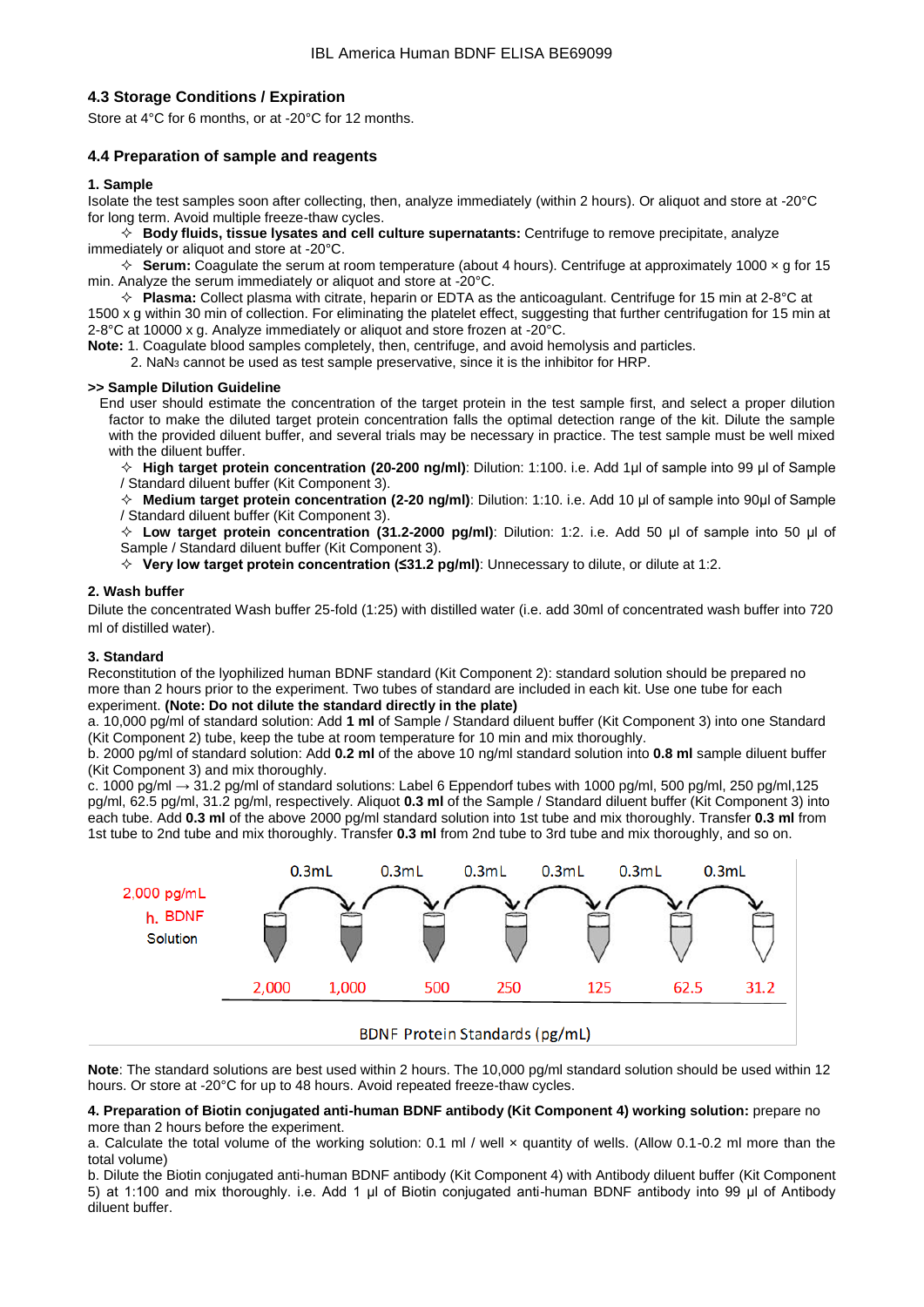**5. Preparation of Avidin-Biotin-Peroxidase Complex (ABC) (Kit Component 6) working solution:** prepare no more than 1 hour before the experiment.

a. Calculate the total volume of the working solution: 0.1 ml / well × quantity of wells. (Allow 0.1 - 0.2 ml more than the total volume)

b. Dilute the Avidin-Biotin-Peroxidase Complex (ABC) (Kit Component 6) with ABC diluent buffer (Kit Component 7) at 1:100 and mix thoroughly. i.e. Add 1 μl of Avidin-Biotin-Peroxidase Complex (ABC) into 99 μl of ABC diluent buffer.

# **5 ASSAY PROCEDURE**

## **5.1 General Remarks**

Before adding to wells, equilibrate the ABC working solution and TMB substrate (Kit Component 8) for at least 30 minutes at 37°C. It is recommended to plot a standard curve for each test.

# **5.2 Test Procedure**

- 1. Set standard, test sample and control (zero) wells on the pre-coated plate respectively, and then, record their positions. It is recommended to measure each standard and sample in duplicate.
- 2. Aliquot 0.1 ml of 2000 pg/ml, 1000 pg/ml, 500 pg/ml, 250 pg/ml, 125 pg/ml, 62.5 pg/ml, 31.2 pg/ml standard solutions into the standard wells.
- 3. Add 0.1 ml of Sample / Standard diluent buffer (Kit Component 3) into the control (zero) well.
- 4. Add 0.1 ml of properly diluted sample (Human serum, plasma, body fluids, tissue lysates or cell culture supernatants) into test sample wells.
- 5. Seal the plate with a cover and incubate at 37°C for 90 min.
- 6. Remove the cover and discard the plate content, clap the plate on the absorbent filter papers or other absorbent material. **Do NOT let the wells completely dry at any time. Do not wash plate!**
- 7. Add 0.1 ml of Biotin conjugated anti-human BDNF antibody work solution into the above wells (standard, test sample & zero wells). Add the solution at the bottom of each well without touching the side wall.
- 8. Seal the plate with a cover and incubate at 37°C for 60 min.
- 9. Remove the cover, and wash plate 3 times with Wash buffer (Kit Component 10) using one of the following methods: **Manual Washing:** Discard the solution in the plate without touching the side walls. Clap the plate on absorbent filter papers or other absorbent material. Fill each well completely with Wash buffer (Kit Component 10) buffer and vortex mildly on ELISA shaker for 2 min, then aspirate contents from the plate, and clap the plate on absorbent filter papers or other absorbent material. Repeat this procedure two more times for a **total of THREE washes**.

 **Automated Washing:** Aspirate all wells, then wash plate **THREE times** with Wash buffer (Kit Component 10) (overfilling wells with the buffer). After the final wash, invert plate, and clap the plate on absorbent filter papers or other absorbent material. It is recommended that the washer be set for a soaking time of 1 min or shaking.

- 10. Add 0.1 ml of ABC working solution into each well, cover the plate and incubate at 37°C for 30 min.
- 11. Remove the cover and wash plate 5 times with Wash buffer (Kit Component 10), and each time let the wash buffer stay in the wells for 1-2 min. (See Step 9 for plate wash method).
- 12. Add 0.1 ml of TMB substrate (Kit Component 8) into each well, cover the plate and incubate at 37°C in dark within 30 min. (**Note:** This incubation time is for reference use only, the optimal time should be determined by end user.) And the shades of blue can be seen in the first 3-4 wells (with most concentrated Human BDNF standard solutions), the other wells show no obvious color.
- 13. Add 0.1 ml of Stop solution (Kit Component 9) into each well and mix thoroughly. The color changes into yellow immediately.
- 14. Read the O.D. absorbance at 450 nm in a microtiterplate reader within 30 min after adding the stop solution.

# **5.3 Results**

For calculation, (the relative  $O.D.450$ ) = (the  $O.D.450$  of each well) – (the  $O.D.450$  of Zero well). The standard curve can be plotted as the relative O.D.450 of each standard solution (Y) vs. the respective concentration of the standard solution (X). The human BDNF concentration of the samples can be interpolated from the standard curve.  **Note:** If the samples measured were diluted, multiply the dilution factor to the concentrations from interpolation to obtain the concentration before dilution.

# **6 QUALITY CONTROL**

Good laboratory practice requires that controls be run with each calibration curve. A statistically significant number of controls should be assayed to establish mean values and acceptable ranges to assure proper performance. It is recommended to use controls according to state and federal regulations. The use of controls is advised to assure the day to day validity of results. It is also recommended to make use of national or international Quality Assessment programs in order to ensure the accuracy of the results. Employ appropriate statistical methods for analyzing control values and trends. If the results of the assay do not fit to the established acceptable ranges of control materials, results of unknowns should be considered invalid.

In this case, please check the following technical areas: Pipetting and timing devices; photometer, expiration dates of reagents, storage and incubation conditions, aspiration and washing methods. After checking the above mentioned items without finding any error contact your distributor or IBL-America directly.